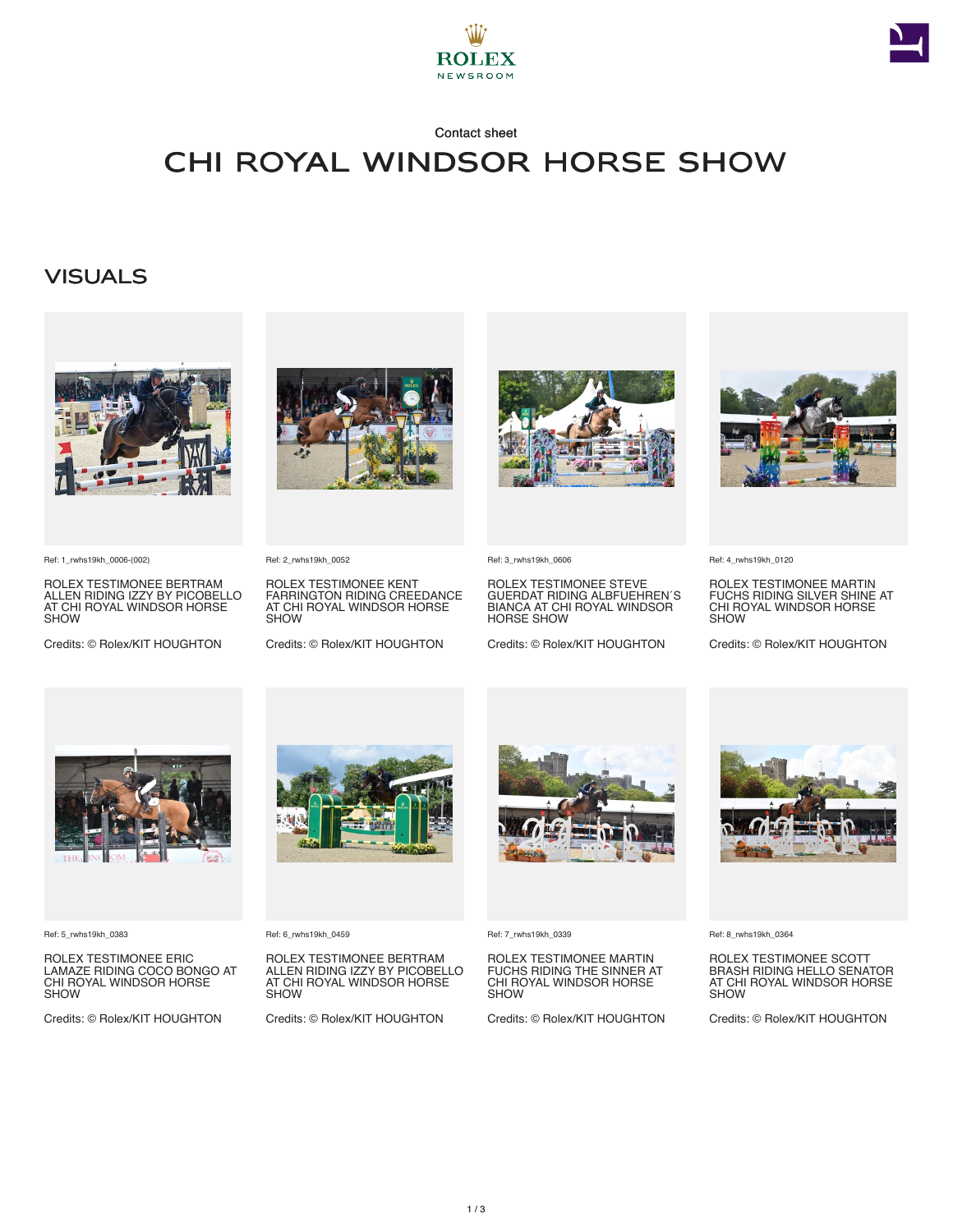

#### Contact sheet

### CHI Royal Windsor Horse Show



ROLEX TESTIMONEE KENT FARRINGTON RIDING CREEDANCE IN THE ROLEX GRAND PRIX AT CHI ROYAL WINDSOR HORSE SHOW Credits: © Rolex/KIT HOUGHTON

Ref: 10\_delestres\_rwhs19kh\_0506

SECOND PLACE IN THE ROLEX GRAND PRIX AT CHI ROYAL WINDSOR HORSE SHOW, SIMON DELESTRE AND HERMES RYAN Credits: © Rolex/KIT HOUGHTON



Ref: 11\_funnellw\_rwhs19kh\_0512

THIRD PLACE IN THE ROLEX GRAND PRIX AT CHI ROYAL WINDSOR HORSE SHOW, WILLIAM FUNNELL AND BILLY DIAMO

Credits: © Rolex/KIT HOUGHTON



Ref: 12\_rwhs19kh\_0698

ROLEX TESTIMONEE KENT FARRINGTON RIDING CREEDANCE IN THE ROLEX GRAND PRIX AT CHI ROYAL WINDSOR HORSE SHOW

Credits: © Rolex/KIT HOUGHTON



Ref: 13\_rwhs19kh\_0606

Ref: 9\_rwhs19kh\_0490

ROLEX TESTIMONEE STEVE GUERDAT RIDING ALBFUEHREN´S BIANCA IN THE ROLEX GRAND PRIX AT CHI ROYAL WINDSOR HORSE SHOW

Credits: © Rolex/KIT HOUGHTON



#### Ref: 14\_rwhs19kh\_0735

ROLEX TESTIMONEE MARTIN FUCHS RIDING THE SINNER IN THE ROLEX GRAND PRIX AT CHI ROYAL WINDSOR HORSE SHOW

Credits: © Rolex/KIT HOUGHTON



Ref: 15\_voneckermannh\_rwhs19kh\_0694

FIRST PLACE IN THE ROLEX GRAND PRIX AT CHI ROYAL WINDSOR HORSE SHOW, HENRIK VON ECKERMANN AND TOVEKS MARY LOU

Credits: © Rolex/KIT HOUGHTON



Ref: 16\_rwhs19kh\_0579

ROLEX TESTIMONEE ERIC LAMAZE RIDING CHACCO KID IN THE ROLEX GRAND PRIX AT CHI ROYAL WINDSOR HORSE SHOW

Credits: © Rolex/KIT HOUGHTON